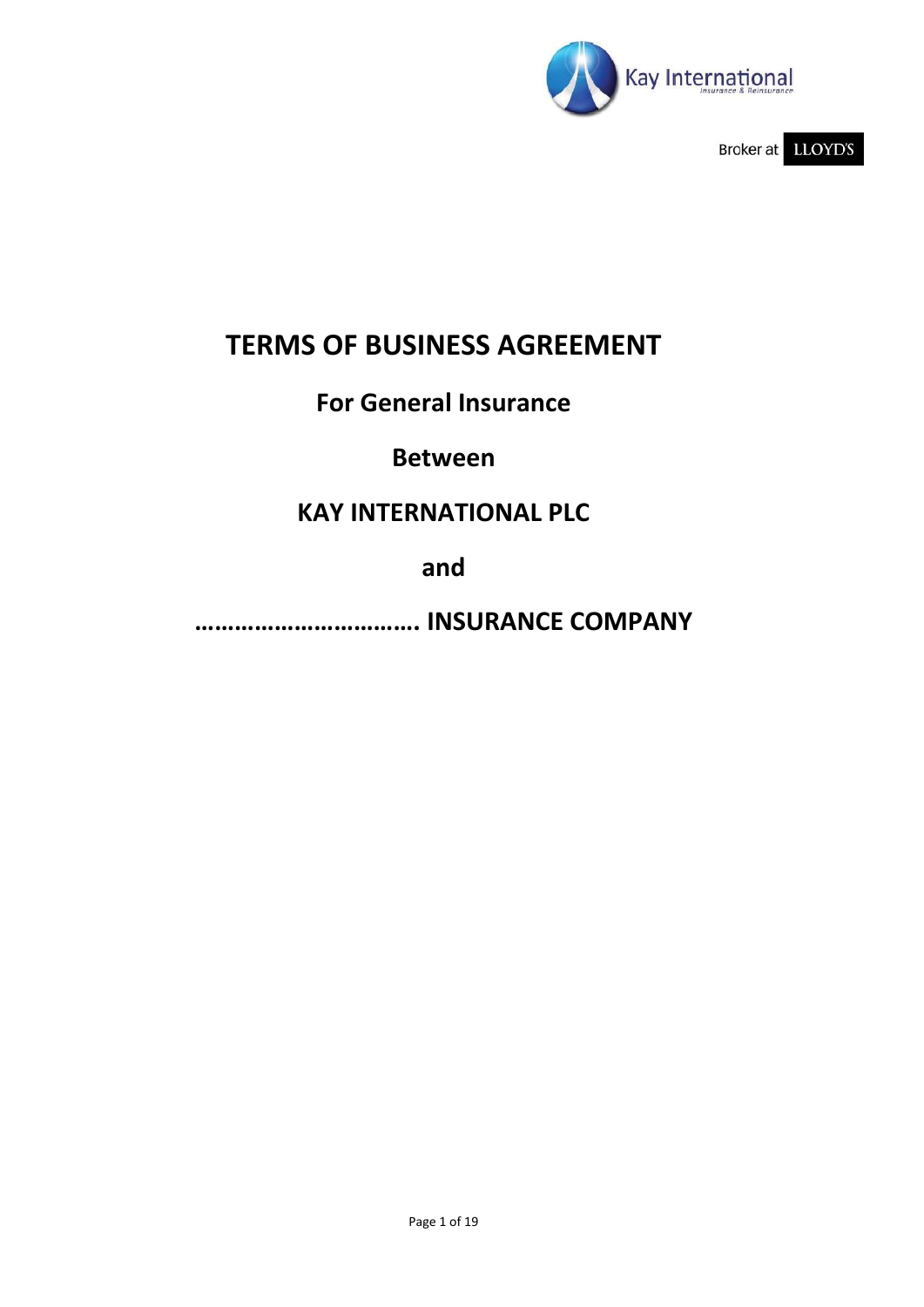CONTENTS

| 1  | Interpretation                                   | $\overline{2}$ |
|----|--------------------------------------------------|----------------|
| 2  | Scope                                            | 4              |
| 3  | Commission                                       | 5              |
| 4  | New Business and Amendments to Existing Business | 6              |
| 5  | Renewals                                         | 7              |
| 6  | <b>Claims and Premium Refunds</b>                | $\overline{7}$ |
| 7  | <b>Credit and Payment</b>                        | 8              |
| 8  | Settlement                                       | 8              |
| 9  | <b>Responsibility for Premiums</b>               | 9              |
| 10 | Compliance                                       | 9              |
|    | 11 Termination                                   | 11             |
|    | 12 Suspension                                    | 12             |
|    | 13 Consequences of Termination                   | 12             |
|    | 14 Information                                   | 13             |
|    | 15 Our Property                                  | 13             |
|    | 16 No Waiver                                     | 13             |
|    | 17 Jurisdiction                                  | 13             |
|    | 18 Notices                                       | 13             |
|    | 19 Assignment                                    | 14             |
|    | 20 Indemnity                                     | 14             |
|    | 21 Status                                        | 14             |
|    | 22 Severability                                  | 14             |
|    | 23 Force Majeure                                 | 14             |
|    | 24 Rights of Third Parties                       | 15             |
|    | 25 Broker/Client Relationship                    | 15             |
|    | 26 Co-mingling of Client Money & Risk Transfer   | 15             |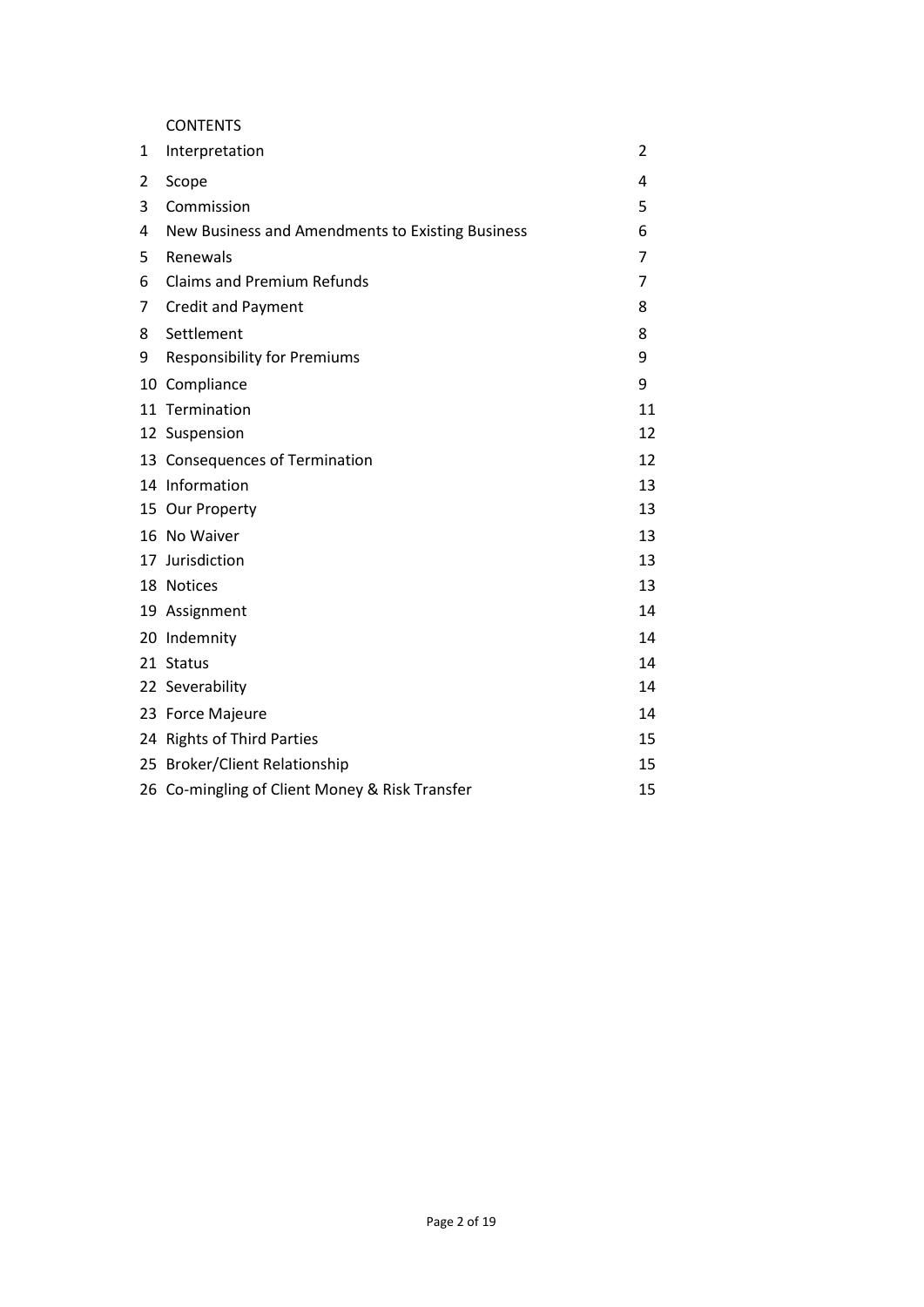#### **DATE OF TERMS OF BUSINESS AGREEMENT:**

#### **PARTIES**

- (1) ……………………………………………. (Registration number ……………………….) whose registered office is at …………………………………………………………………. (hereinafter referred to as "We" "Our" and "Us")
- (2) **Kay International Plc** (FCA registration number 300468) whose principal place of business is at **25 Lime street, London EC3M 7HR** ( hereinafter referred to as "You"or"Your")

#### **INTRODUCTION:**

- (A) We are an insurance company authorised by the Prudential Regulation Authority and regulated by the Financial Conduct Authority (FCA) & the Prudential Regulation Authority (PRA) to conduct insurance business and to carry on certain regulated activities pursuant to the Financial Services and Markets Act (Regulated Activities) Order 2001 (as amended) in relation to Contracts of General Insurance (defined below)
- (8) We have permission amongst other things to carry on regulated activities including, arranging, advising on, entering into, administering and performing and agreeing to carry on any of these activities in relation to Contracts of General Insurance
- (C) You carry on the business of, amongst other things, dealing in Contracts of General Insurance as agent, arranging, advising on, assisting in the administration and performance of, and agreeing to carry on any of these activities in relation to Contracts of General Insurance
- (D) You have hereby agreed to carry on the activities in (C) above in relation to the placing of Contracts of General Insurance with Us, including amendments to and renewals of the same, in accordance with and subject to the terms of this Agreement (defined below).

#### **IT IS AGREED THAT:**

- 1. Interpretation
- 1.1 In this Agreement the following expressions shall, where the context so admits, have the following meanings:

| "Agreement"                | means these Terms of Business Agreement;                                                                                                                                                                                                                                                                                                                                                                        |  |
|----------------------------|-----------------------------------------------------------------------------------------------------------------------------------------------------------------------------------------------------------------------------------------------------------------------------------------------------------------------------------------------------------------------------------------------------------------|--|
| "Appointed Representative" | shall be as defined in the glossary to the FCA Handbook of rules<br>and guidance;                                                                                                                                                                                                                                                                                                                               |  |
| "Bribery Legislation"      | Means all applicable rules, regulations and legislation, whether<br>now in effect or implemented in the future in relation to the<br>prevention of bribery and corruption, including, without<br>limitation, the Bribery Act 2010 and the provisions of SYSC 3.2.6R,<br>SYSC 6.1.1 Rand PRIN 2.1.1 R, and any re-enactment or<br>replacement of or extension to any such rules, regulations and<br>legislation; |  |
| "Contract Certainty"       | means the complete and final agreement of all terms between Us<br>and the Insured before inception of the contract of insurance                                                                                                                                                                                                                                                                                 |  |
| "CASS Rules"               | shall mean the FCA Client Money Rules as set out in Chapter 5 of<br>the Client Assets Sourcebook;                                                                                                                                                                                                                                                                                                               |  |
| "Customer"                 | An individual or organization for whom We may provide<br>insurance;                                                                                                                                                                                                                                                                                                                                             |  |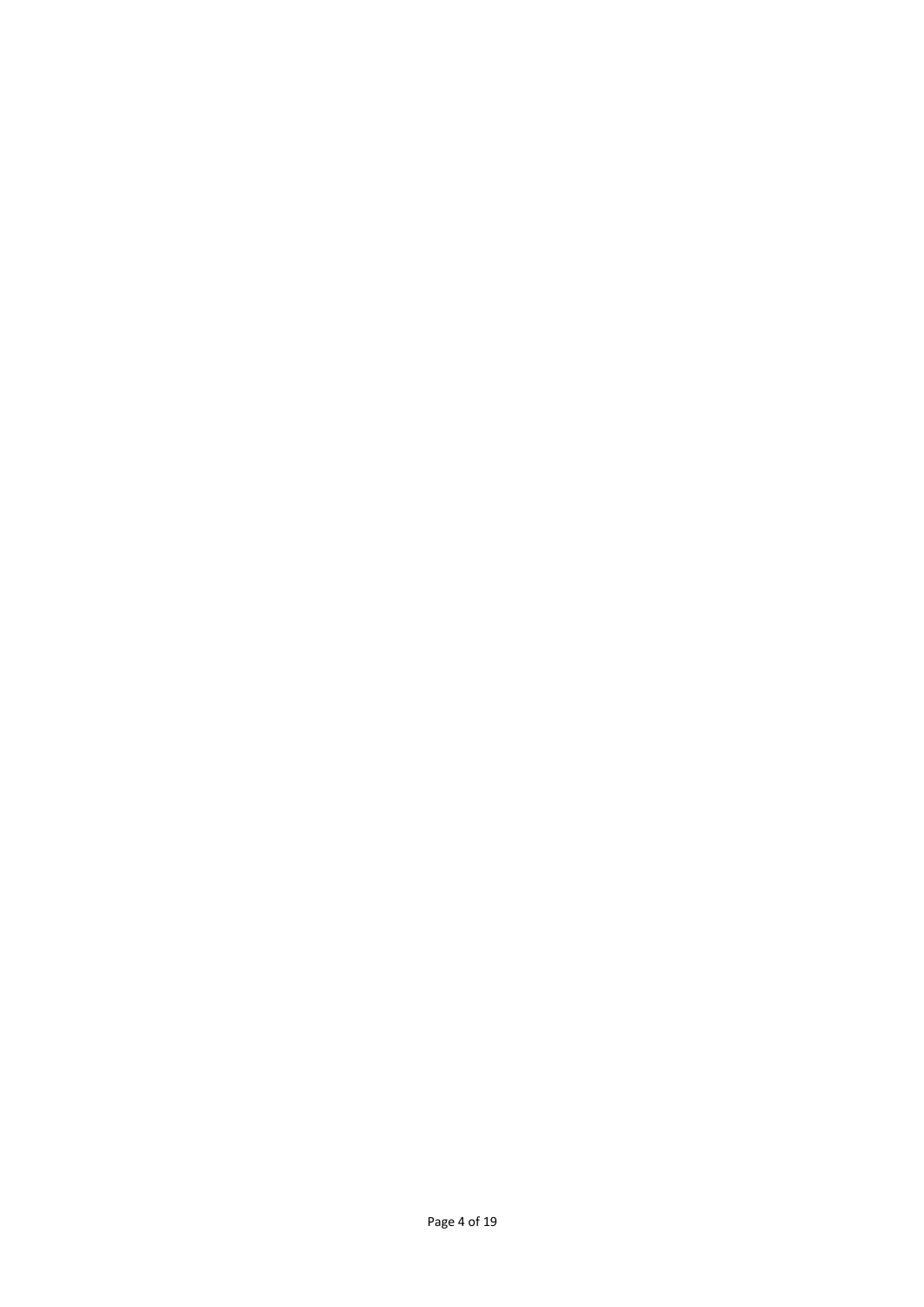| "Data Protection<br>Legislation" | means all legislation relating to the transfer and use of people's<br>data whether now in effect or implemented in the future,                                                                                                                                                                                                                                                                             |
|----------------------------------|------------------------------------------------------------------------------------------------------------------------------------------------------------------------------------------------------------------------------------------------------------------------------------------------------------------------------------------------------------------------------------------------------------|
|                                  | including, without limitation, the Data Protection Act 1998 and<br>the Privacy and Electronic Communications (EC Directive)<br>Regulations 2003 and any re-enactment or replacement of or<br>amendment or extension to such legislation;                                                                                                                                                                   |
| "Financial Promotion"            | as defined in the glossary to the FCA Handbook of rules and<br>guidance;                                                                                                                                                                                                                                                                                                                                   |
| "FCA"                            | means the Financial Conduct Authority in the United Kingdom;                                                                                                                                                                                                                                                                                                                                               |
| "FSMA"                           | means the Financial Services and Markets Act 2000;                                                                                                                                                                                                                                                                                                                                                         |
| "General Insurance"              | means insurance business which is defined as Non Marine and<br>Marine. as specified in Part 1, Schedule 1 of the RAO;                                                                                                                                                                                                                                                                                      |
| "The "Insured"                   | means Our policyholder;                                                                                                                                                                                                                                                                                                                                                                                    |
| "Money Laundering Rules"         | Means all applicable rules, regulations and legislation, whether<br>now in effect or implemented in the future in relation to the<br>prevention of money laundering, including, without limitation, the<br>Money Laundering Regulations 2007 and the provisions of SYSC<br>3.2.6A - J and SYSC 6.3, and any re-enactment or replacement of<br>or extension to any such rules, regulations and legislation; |
| "Rules"                          | means the FCA Handbook and any other rules, guidance or<br>regulations issued by the FCA and all other rules, guidance or<br>regulations to which either You or We are subject in undertaking<br>General Insurance business;                                                                                                                                                                               |
| "Scheme Agreement"               | means any agreement which includes the regulation of General<br>Insurance and associated business between Us over and above<br>that governed by this Agreement;                                                                                                                                                                                                                                            |
| "Staff'                          | means Your directors, partners, employees and any other persons<br>engaged under a contract for services or contract of service by<br>You;                                                                                                                                                                                                                                                                 |
| "TCF Principles"                 | means the FCA Treating Customers Fairly principles, including the<br><b>Consumer Outcomes;</b>                                                                                                                                                                                                                                                                                                             |
| "Unauthorised Person"            | means a person who is not authorised by the FCA; and,                                                                                                                                                                                                                                                                                                                                                      |
| "Working Days"                   | means any day other than a Saturday, Sunday or public holiday                                                                                                                                                                                                                                                                                                                                              |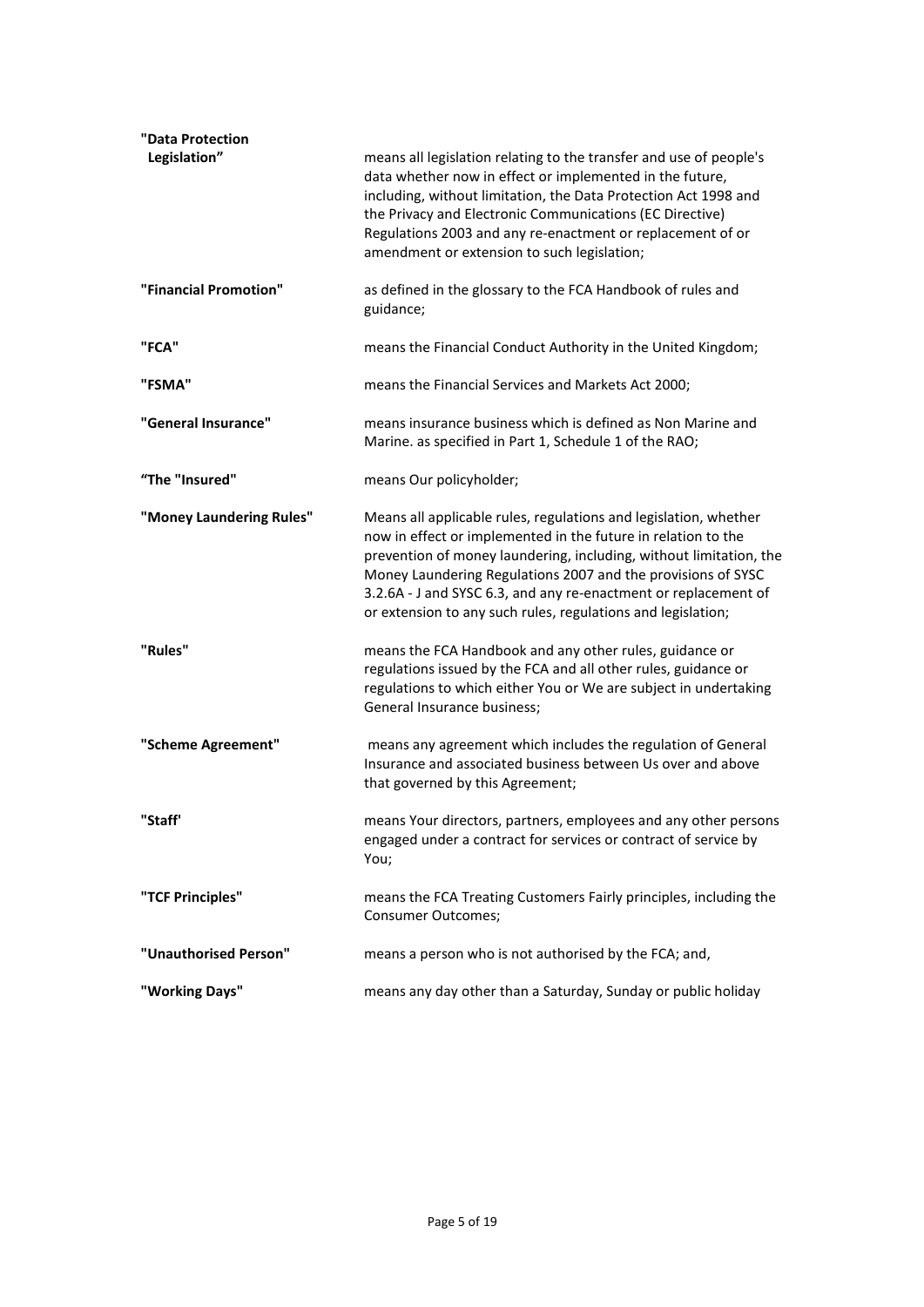- 1.2 If We collect premium from the Insured, the following clauses or parts of clauses shall not apply: 3.2, 4.5, 4.6, second sentence 014.7, 5, 7.1, 7.2, 7.3, 8, 9,10.3,10.4 and 13.3.
- 1.3 If You are an Exempt Professional Firm and are subject to regulations that define Your regulated activities, in the event of a conflict, the applicable rule of Your Designated Professional Body's relevant applicable regulations shall be deemed to have precedence over the conflicting term or terms of this Agreement.
- 1.4 If You are an Appointed Representative the following clauses or parts of clauses shall not apply: 7.4(f), 10.1, 10.13, 10.14, 11.3(f), 11.5, 12.1 (b), 12.3, 14.3(a), 14.3(b) and 25.2(1).
- 1.5 References in this Agreement to any statutory provision or the Rules shall include a reference to such provision or Rules as from time to time are re-enacted, amended, extended or replaced.
- 1.6 In this Agreement unless expressly provided otherwise or the context otherwise requires: Capitalised words and phrases the definitions of which are not within this Agreement but are contained in the Glossary of the FCA Handbook shall, unless the context otherwise requires, be construed as having the meaning ascribed to them by the Glossary of the FCA Handbook;

We and You together are referred to as "We Both", "Our", "Us" and "Your' have corresponding meanings as the context requires;

No term in this Agreement shall override any provision in the Rules which shall have precedence at all times;

All appendices and schedules to this Agreement form part of this Agreement;

This Agreement (together with all of the other documents to be entered into pursuant to it and any appointed representative agreement as appropriate) sets out the entire agreement and understanding between the parties relating to the matters contemplated by this Agreement and supersedes all prior written or oral agreements, arrangements and understandings between them relating to the Agreement's subject matter; and,

You acknowledge that, in entering into this Agreement, You have not relied on, and shall have no right or remedy in respect of, any statement, representation, assurance or warranty made or given, or purportedly made or given, by Us (whether made negligently or innocently) other than as expressly set out in this Agreement.

## 2 **Scope**

- 2.1 We Both agree that this Agreement shall apply to the conduct of any General Insurance business transacted between You and Us subject to the terms and conditions of any existing or future Scheme Agreement entered into in writing between You and Us. The scope of business which We permit You to enter into transactions on Our behalf from time to time shall be notified to You in writing and We may vary this from time to time by notifying You in writing, such variations having immediate effect. You shall remain for all purposes the agent of the Insured except to the extent expressly stated to the contrary in this Agreement or any Scheme Agreement.
- 2.2 You shall use your best endeavours to develop a book of business with Us that We consider in Our sole discretion is acceptable. Nothing in this Agreement requires Us to accept any proposal for insurance or renewal of any existing policy or to maintain cover in respect of any existing policy if We in Our sole discretion decline to do so.
- 2.3 You have no authority to accept or amend insurances, settle, negotiate or compromise claims on Our behalf or to alter any receipt, document or policy that relates to any General Insurance business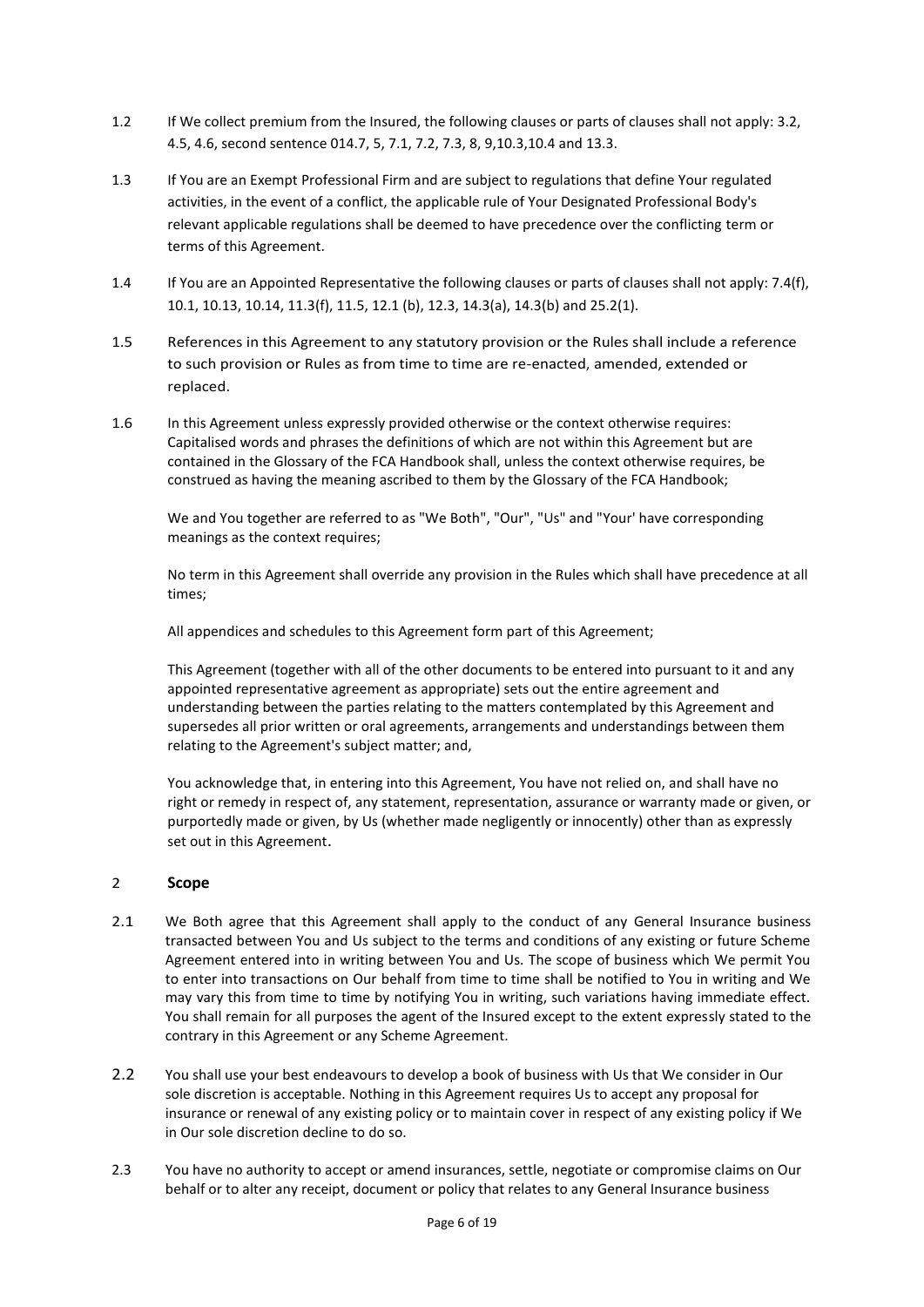transacted between You and Us or to commit Us in any way. Any exceptions must be authorised in advance in writing by Us. If We authorise You to issue insurance cover on Our behalf You shall only do so in accordance with the Rules and Our underwriting requirements which apply from time to time and which shall be notified to You.

- 2.4 You shall pass to Us promptly any material information provided to You by the proposer or by the Insured together with any information that We directly request as a result of having been provided that material information. In the event of You being aware of any non-disclosure of material information by a proposer or an Insured, You shall either inform Us or decline to act on behalf of that proposer or Insured in undertaking any General Insurance business with Us. In the event of You being aware of any non-disclosure of material information by a proposer or an Insured, should you continue to act on behalf of that proposer or Insured without informing us of that non-disclosure, you now agree that you will indemnify us immediately on demand and on a continuing basis against any and all claims and or losses that may be suffered by us as a result of your so doing. You remain for these purposes the Insured's agent and notification by the Insured to You shall not constitute notification to Us.
- 2.5 You have no authority to receive notice of claims on Our behalf and notification of a claim to You does not constitute notification of a claim to Us, unless otherwise agreed by Us in writing. You shall notify the insured of this provision in writing each time you enter into any sort of General Insurance transaction with Us.
- 2.6 You shall not advertise, market or issue any press release on Our behalf or which contains reference to Our business without Our prior written consent. You shall not use Our name, trade names, trade marks or logos or data or any part of them in advertising and marketing materials, including Your websites and links from Your web-sites, on Your own behalf or for any other reason without Our prior written consent. You shall not display or provide details or quotations relating to Our General Insurance policies on Your web-sites or links from Your web-sites or to any third-party website, without Our prior written consent. If You are an Unauthorised Person, You shall not issue a Financial Promotion unless FSMA or the Rules permit You to do so or We have given You prior consent in writing.
- 2.7 Unless otherwise expressly stated within this Agreement, We may vary the terms of this Agreement at any time by sending to You Our current version and the changes shall be deemed to be effective by your continuing to direct General Insurance business to Us following notification of the changes to You. Where appropriate, We may also issue Scheme Agreements and procedural standards and manuals in relation to those schemes. These shall all form part of this Agreement and, similarly, your continuing to direct General Insurance business to Us following issuance of such Scheme Agreements and procedural standards shall constitute your acceptance of them. Where there is any conflict between this Agreement and any Scheme Agreement, the terms of the Scheme Agreement shall take precedence.
- 2.8 Where We have agreed telephone based trading arrangements We reserve the right to monitor and record telephone calls made between Us.

## 3 **Commission**

3.1 You shall be entitled to commission on Gross Premiums (meaning premiums chargeable to the Insured including provisional premiums and time on risk premiums, less any applicable Insurance Premium Tax) for General Insurance business which You place with Us (after deducting any return premiums) and on renewals of such business (subject to the same deductions) as long as any agreement with You remains in force and premiums due have all been paid to Us in accordance with these terms. You shall not be entitled to commission in respect of renewals or other events occurring after the date of termination (however arising) of any agreement with You. Commission shall only be paid once on each Gross Premium obtained for one of Our General Insurance policies. Where more than one party claims entitlement to such commission the amount we pay in commission will not increase and it shall be in Our sole discretion to determine how commission shall be apportioned (if at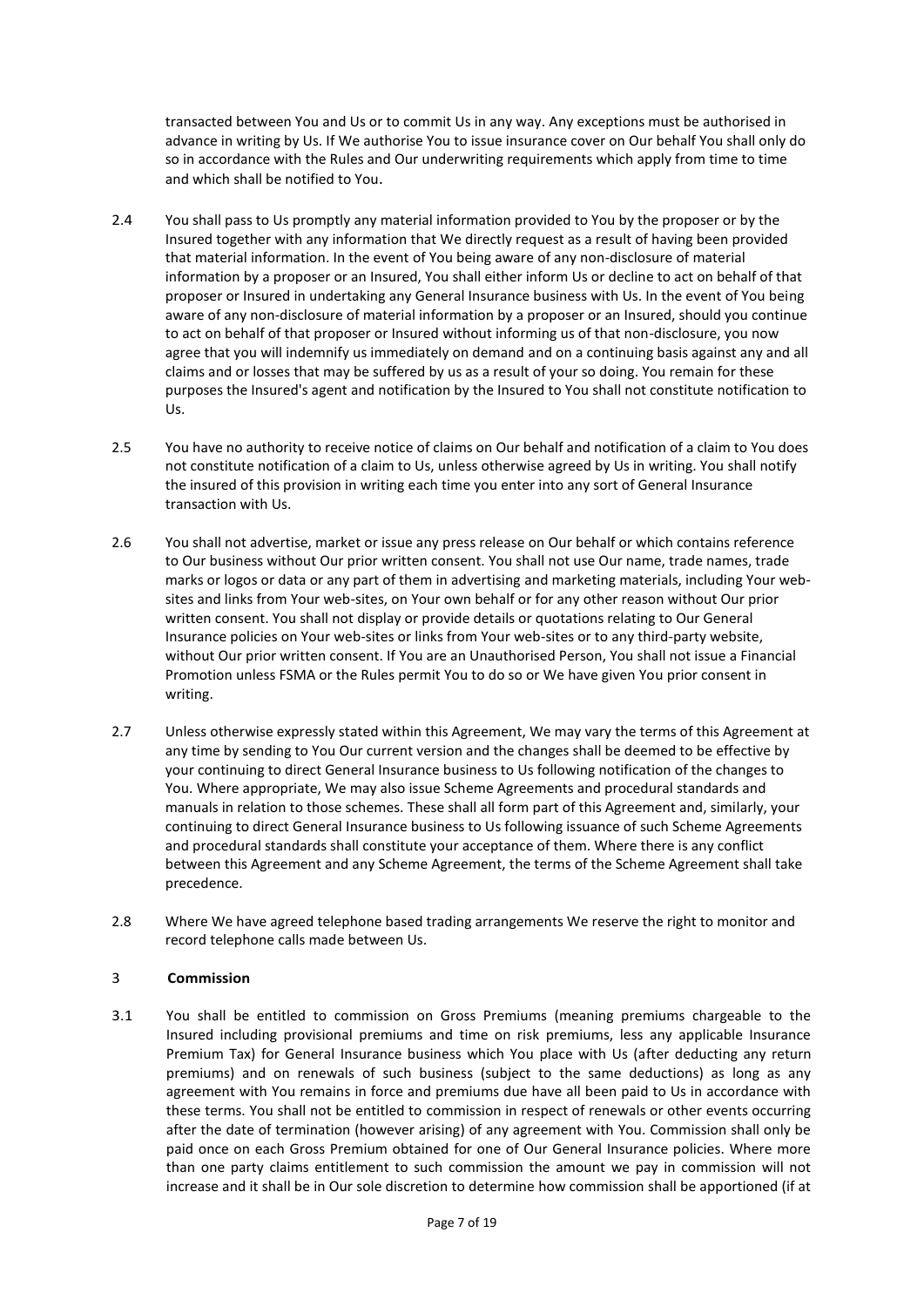all) between such parties.

- 3.2 You shall pay us all Gross Premium plus Insurance Premium Tax received from Insureds at or before the end of the period of credit (referred to in clause 7.1), after deduction of the commission element. You shall hold the commission element that you retain of each Gross Premium on trust for Us until the end of Your period of credit at which point You are entitled, subject to clause 3.3, to have all rights to the commission element that you retained in respect of premiums You have paid to Us in accordance with these terms. We may at any time provide you notice that we require You to pay Us Gross Premiums rather than Net Premiums, in which case You shall immediately implement changes your systems so that you immediately pay Us Gross Premiums plus any Insurance Premium Tax payable within Your period of credit and We shall pay You commission on Gross Premiums paid to Us subject to clauses 3.1 to 3.3.
- 3.3 We may recover from You the relevant portion of commission on cancelled, terminated or avoided policies which have resulted in premiums being returned or in respect of policies where an adjustment results in a refund of premiums. We shall be entitled to deduct such return commission from commission due to You. We may recover commission from You prorata on any unpaid premium instalments either: directly; or, as a deduction from commission that would otherwise have been due to You and which you would otherwise have retained (or have been paid) in commission.
- 3.4 A schedule of commissions payable is contained in Appendix A. We may vary these rates, commission and/or Your period of credit for each specific policy by sending You notification of the changes, and by continuing to direct General Insurance business to Us you shall be deemed to have indicated your acceptance of those changes which shall be effective 30 days from notification.
- 3.5 Commission is not due or payable on the handling charge in respect of instalment payments or on any element of Insurance Premium Tax.

#### 4 **New Business and Amendments to Existing Business**

- 4.1 You shall present information and proposals relating to any General Insurance cover requested in the form which We specify from time to time or as otherwise agreed. You shall retain for a minimum period of three (3) years, unless specified elsewhere in this Agreement or the Rules, any documents or information which validate the details upon which We agree to underwrite the risk and provide the General Insurance policy and these shall be available to Us immediately on request. If You record telephone calls between You and the Insured You shall also make such recordings immediately available to Us on request for claims and application verification purposes. However, this does not apply where the subject matter of any such telephone call is confidential or subject to privilege.
- 4.2 You shall promptly seek and provide to us any further information which We require in order to confirm the acceptability of the risk or to confirm the continued acceptability of the risk including any adjustment to the price of the premium. You shall notify Us immediately of any material facts which come into Your knowledge which may affect the acceptability of the risk or the continued acceptability of the risk when those facts come into your possession, or You shall decline to act for that proposer.
- 4.3 You shall notify to the Insured and obtain their agreement before inception upon all terms and conditions relating to the insurance, together with details of items covered and any other information that You are obliged to provide them on Our (or Your own) behalf in order that You and We are acting fully in accordance with the Rules. You shall notify to the Insured details of Gross Premium or Net Premium (as appropriate) payable (distinguishing this clearly from any other charge being made).
- 4.4 We shall issue the policy and other relevant documentation promptly and in any event within thirty (30) days of inception for commercial business and five (5) Working Days for retail business following the conclusion of the contract. You shall pass to the Insured, promptly and accurately, all relevant documentation (ensuring always that the premium has first been collected) required by these terms and the Rules. In respect of motor insurance business, You shall use Your best endeavours to ensure that all relevant details of the insurance are notified to Us within five (5) days (or such other period as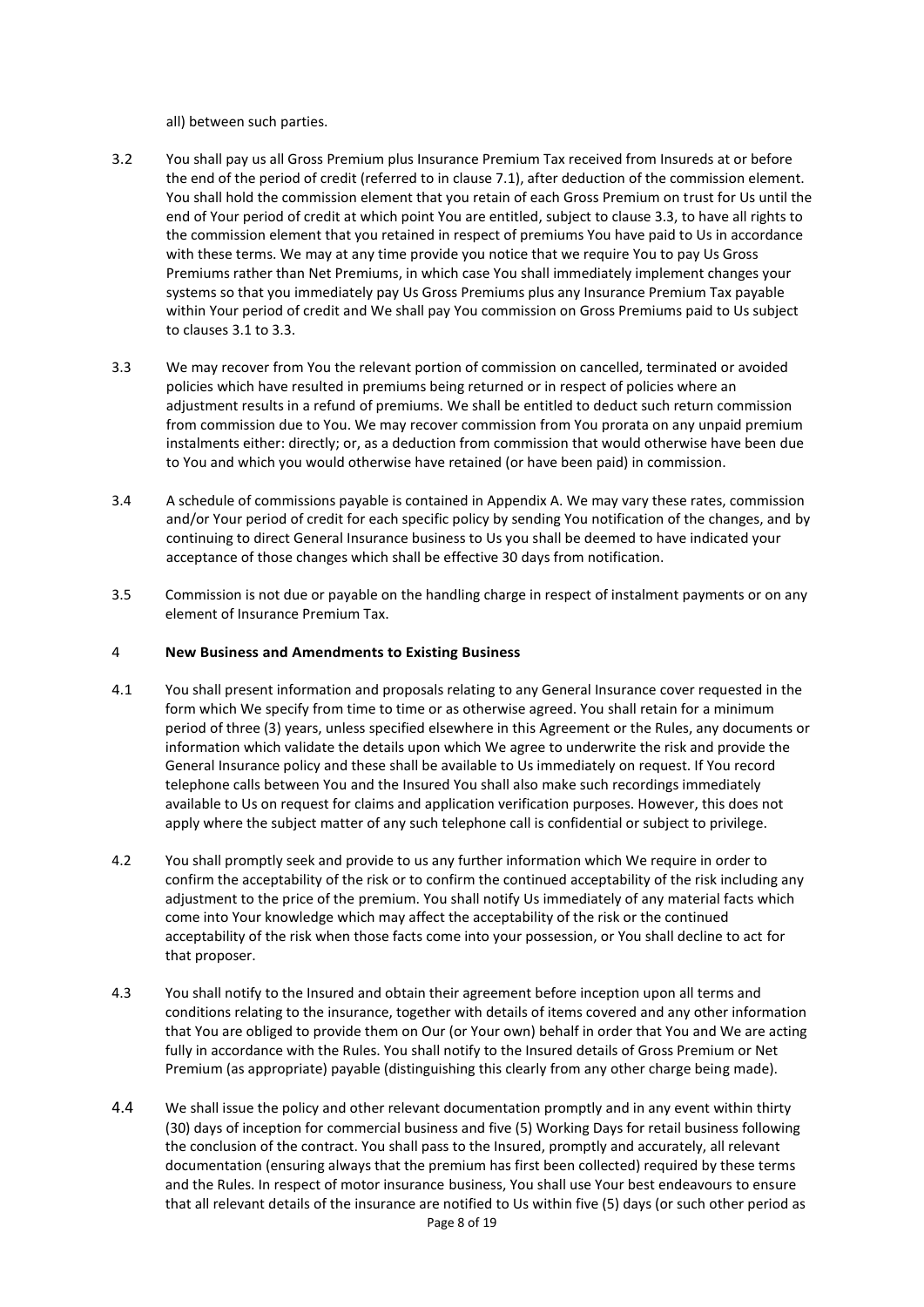We may stipulate) of the date of the commencement or amendment of the insurance cover bearing in mind, in the case of motor insurance, the requirements of the Motor Insurers' Database (MID). We shall each comply with Our own responsibilities under the Rules. Further, We both agree that Appendix B to this Agreement shall apply to the conduct of any such motor insurance business transacted between You and Us.

- 4.5 Where it is not possible for all relevant details of the insurance to be obtained within five (5) days after commencement of cover, You shall (if We require) request from the Insured a provisional premium representing an approximation of the full premium applicable. We shall charge and You shall pay the amount of this provisional premium within the period of credit specified in clause 7.1 below.
- 4.6 Any provisional premium which You collect shall be treated in the same way as other premiums are treated under this Agreement.
- 4.7 We Both shall ensure that the final premium to be charged is confirmed as soon as possible. If there is any adjustment to be made after You have paid Us the amount of any provisional premium or after You have collected any provisional premium, this shall be accounted for when We Both agree it and in accordance with any credit terms applying to You, and your commission shall be similarly amended pro rata.
- 4.8 Any post-inception amendments shall be documented and agreed as endorsements.
- 4.9 Where an Insured terminates an insurance policy prior to normal expiry of the policy, You shall use all reasonable endeavours to return any relevant documentation (including any documentation specifically required by Us) to Us no later than thirty (30) days after notice of termination has been given. In respect of motor insurance or employers' liability business, You shall use all reasonable endeavours to return any relevant documentation to Us within ten (10) days (or such other period as We stipulate) after notice of termination has been given, bearing in mind, in the case of motor insurance, the requirements of the MID and the Rules.
- 4.10 In respect of any employers' liability policy, You shall use Your best endeavours to ensure that all relevant details of the insurance, including without limitation the Employer Reference Number and details of each employer covered by the policy, are notified to Us within fifteen (15) days of the start of the month following the date of the commencement or amendment of the insurance cover (or such other period as We may stipulate) bearing in mind the requirements of the Employers' Liability Database (ELD). We shall each comply with Our own responsibilities under the Rules.
- 4.11 We shall each collect and maintain data on our respective Contract Certainty performance at individual contract level.

## 5 **Renewals**

- 5.1 We shall both use best endeavours to observe the principles of Contract Certainty.
- 5.2 You shall pass promptly to the Insured all Our renewal documentation relating to the Insured's policy no later than fourteen (14) days prior to the date of renewal. You shall advise the Insured of and obtain their agreement before inception upon all terms and conditions relating to the renewal of the insurance, together with details of items covered. You shall clearly and promptly advise the Insured of and obtain their express written agreement before inception upon any change in the applicable terms and conditions and items covered or no longer covered (as appropriate).
- 5.3 We shall issue renewal documentation to You to enable You to comply with the Rules. Where We do not intend to renew, or wish to impose more onerous terms than previously applied, We shall notify You in good time before the renewal date, including, where relevant, the revised terms. If We have decided not to invite renewal, We shall co-operate in providing information necessary for placing the cover elsewhere.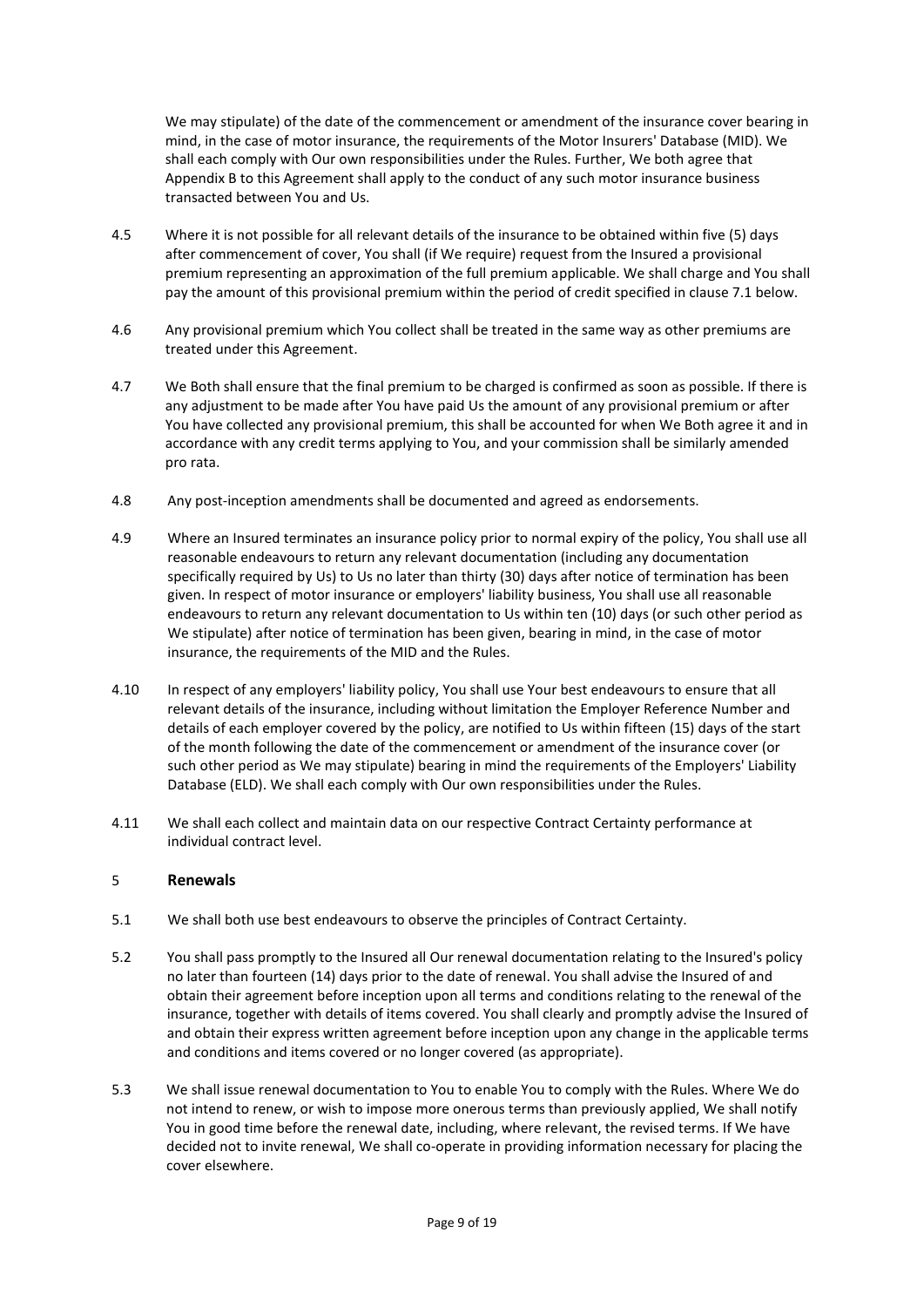- 5.4 If the Insured does not wish to renew, You shall return any relevant documentation (including any documentation specifically required by Us) to Us no later than thirty (30) days after the renewal date. In respect of motor insurance and employers' liability business, if You do not receive an instruction from the Insured to renew You should return any relevant documentation to Us within ten (10) days (or such other period as We stipulate) after the renewal date, bearing in mind, in the case of motor insurance, the requirements of the MID.
- 5.5 If You notify Us that an insurance policy is to be renewed on the expiry of the current period of cover but are unable on the Insured's behalf to agree the amount of renewal premium which We have quoted within fifteen (15) days after renewal date, We may charge a provisional premium representing an approximation of the full premium to be levied and in that event You shall pay the amount of this provisional premium within the credit period specified in clause 7.1 below.
- 5.6 Any provisional premium which You collect under this clause shall be dealt with in the same way as other premiums under this Agreement.
- 5.7 We Both shall ensure that the final premium to be charged is confirmed as soon as possible. If there is any adjustment to be made after You have paid Us the amount of any provisional premium, this shall be accounted for when We Both agree it and in accordance with the credit terms applying to You, and your commission shall be similarly amended and retained in accordance with clauses 3.3 and 4.7.

#### 6 **Claims and Premium Refunds**

- 6.1 All claims will be handled by Us. You have no authority to admit liability, agree quantum, settle, negotiate, compromise claims or otherwise to act on Our behalf in relation to claims unless You are expressly authorised by Us to do so in writing. If You are so authorised by Us You shall inform the Insured that You are acting as Our agent only for this purpose.
- 6.2 We shall bear the credit risk in relation to claims monies and premium refunds paid by Us to You and You shall pass such monies promptly to the Insured. All claims monies and premium refunds shall be held by You as Our agent in a separate trust account for Our benefit (which You may also use for other client monies provided always that You comply with the CASS Rules) and shall ensure that the monies in that account shall not be held out by you to any third party as an asset that you have any equitable title to, and you shall ensure that is never subject to any charge, set off or lien. We shall be entitled to approve the operation and form of such trust account(s) immediately on request from time to time. You shall be entitled to any investment income earned in relation to the trust account(s) which contains monies You are holding as Our agent.
- 6.3 Where You hold claims monies or premium refunds as Our agent You must ensure that You inform those of Your clients whose transactions may be affected by the arrangement in writing (whether in Your terms of business, client agreements or otherwise in writing) that You hold such money as Our agent and the extent of such agency.

## 7 **Credit and Payment**

- 7.1 We shall allow You the period of credit notified to You by Us for payment of premiums due. This period of credit shall be calculated from the 71h day of the billing month shown on Your statement of account (i.e. the month in which We debit the accounting entry to You) in the case of new policies, endorsements or renewals. An endorsement varying terms at renewal shall for these purposes be treated as a renewal and the period of credit allowed calculated accordingly. Where adjustment premiums become due on policies subject to declaration, the relevant period of credit shall be calculated from the 7'h day of the billing month in which We debit the adjustment premium to You.
- 7.2 You shall account to Us for monies due by the date specified in Your statement of account within the credit period referred to in clause 7.1 above and, except as set out in clause 8, You shall pay such monies to Us at Our nominated offices, or by direct credit to Our nominated bank account.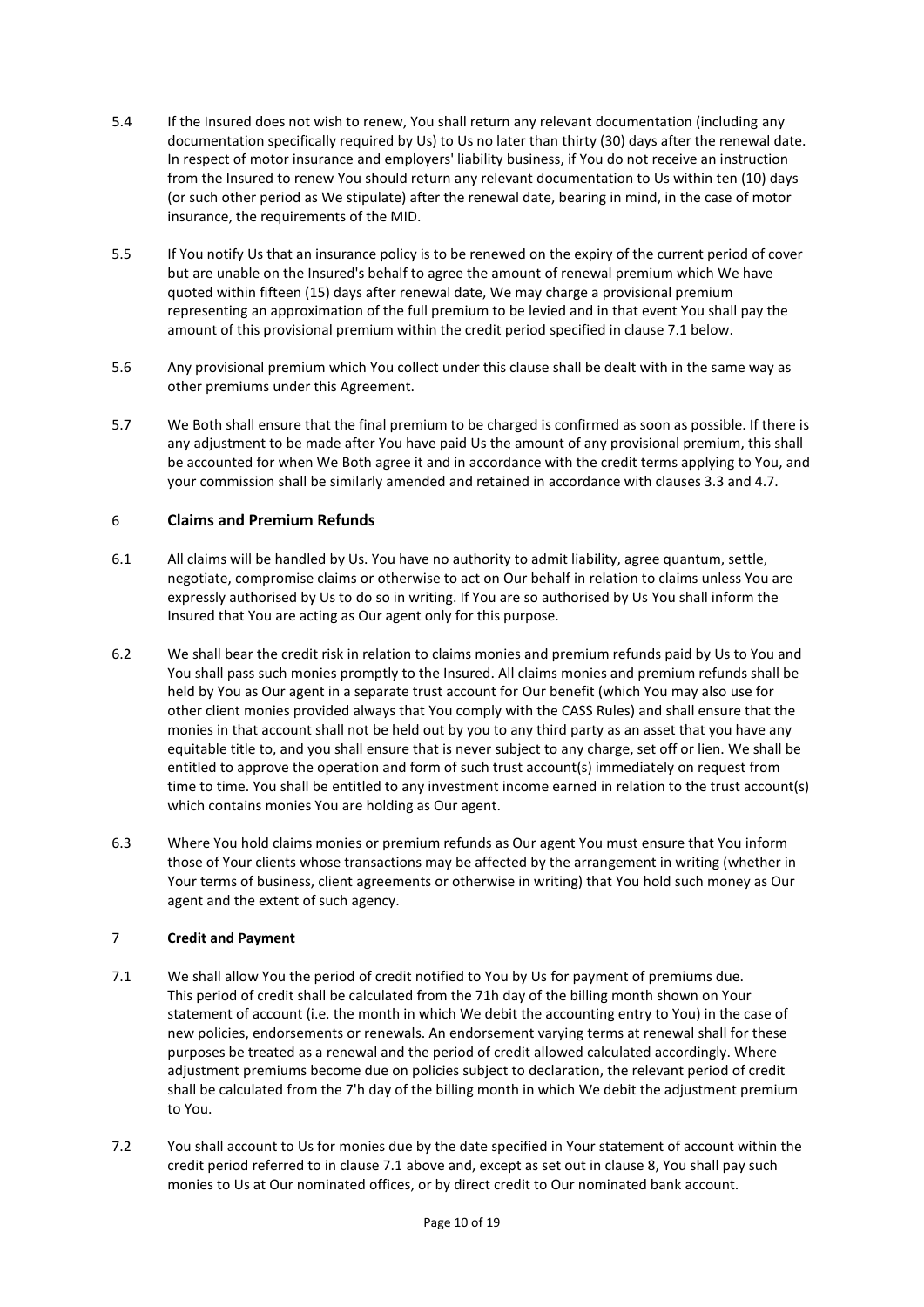- 7.3 We Both reserve the right to charge each other interest in respect of the late payment of any sum due under this Agreement (before as well as after judgment) at the rate of two percent (2%) per annum above the base rate from time to time of Barclays Bank Pic from the due date for payment of such sum until the date of actual payment of that sum.
- 7.4 We reserve the right immediately to withdraw the credit arrangements set out above and set out below a non-exhaustive list of the circumstances where We may do so:
	- (a) Where We reasonably believe there to be or have been, fraud, dishonesty or a deliberate lack of transparency in respect of any Insured by Your or by Your employees, agents or independent contractors;
	- (b) Where there are or have been civil or criminal charges against You, Your employees, agents or independent contractors which We reasonably believe to be material to the operation of Our account with You;
	- (c) If in Our reasonable opinion We think that You are administering Our account with You in a manner which may prejudice the interests of Our Insureds;
	- (d) If You have failed without cause to remedy unsatisfactory behaviour of which We have already advised You in writing;
	- (e) If You have failed to remedy a breach of any agreement with Us within thirty (30) days of Our written notice to You requiring remedy of that breach:
	- (f) If having been authorised by the FCA with a Part IV permission for any insurance mediation activities, that permission is varied or cancelled by the FCA;
	- (g) If You are an Appointed Representative and We terminate any Appointed Representative agreement that We have with You.

## 8 **Settlement**

- 8.1 We shall prepare a statement of account (which may be in writing, on disk, tape, direct online communication to computer terminal, email or any other medium or method of communication which We Both agree). This statement shall be the basis of accounting transactions between You and Us.
- 8.2 You shall pay Us the full amount of premium in respect of policies, subject only to deduction of any commission which You are entitled to hold under the terms of any agreement with Us subject always to the provisions of clause 3 of this Agreement.
- 8.3 Settlements shall be made by the date specified in the statement of account and reconciled to Our last statement of account for the relevant period. Your obligations in respect of settlements are not affected by:
	- (a) any credit arrangements which You may have made with the Insured:
	- (b) any delays in crediting to us monies received or due from the insured because of delays within Your accounting system; and,
	- (c) your inability to obtain monies from the Insured (except where clause 9 applies).

## 9 **Responsibility for Premiums**

9.1 You shall notify Us in writing within thirty (30) days after commencement of cover for new business and renewals or within thirty (30) days of the debiting date for endorsements if You fail to obtain the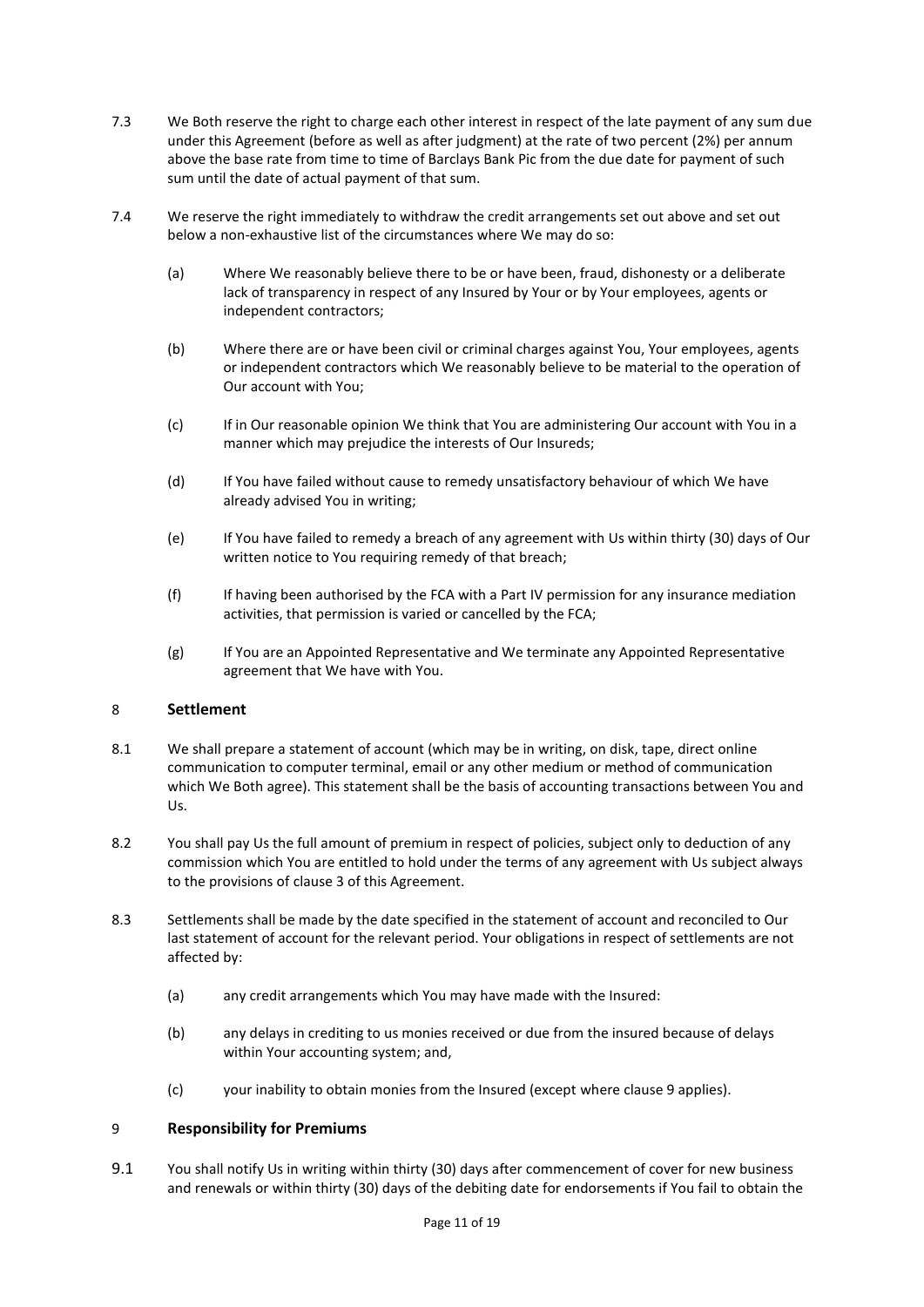premium from the Insured (including the provisional premium). We shall then inform You in writing either that We shall remain on risk for a further period or that the policy shall be cancelled unless You accept responsibility for payment of the premium or provisional premium. If You fail to notify Us as set out above, You shall be responsible for payment to Us of the premium due (including any provisional premium and any applicable Insurance Premium Tax) beyond that thirty (30) day period after the commencement of cover, for the duration of the time that the policy is not cancelled. You shall promptly comply with any instructions which We give and shall be deemed to have accepted responsibility for payment of the premium (including the provisional premium and any applicable Insurance Premium Tax) if You do not comply with these instructions.

9.2 You shall be responsible for payment to Us of the premium (including any provisional premium and any applicable Insurance Premium Tax) due in accordance with the period of credit (if applicable) set out in clause 7.1 where You release from Your possession (other than to Us) any policy, certificate of insurance, endorsement or other confirmation of new business or renewal cover relating to compulsory classes of insurance.

#### 10 **Compliance**

- 10.1 You shall comply with FSMA and all Rules to which You are subject including all requirements relating to authorisation and supervision in respect of Your insurance mediation activities and you shall do nothing that could cause Us to be in breach of the Rules or that would mean we were not in compliance with FSMA. You shall notify Us immediately if there is any change in Your regulatory status.
- 10.2 We Both shall comply with the TCF Principles, the Money Laundering Rules and the Bribery Legislation.
- 10.3 We shall at all times comply in full with FSMA and the Rules insofar as they apply to Our business.
- 10.4 From conclusion of any contracts of General Insurance with Us, We shall bear the credit risk in relation to premiums that are held by You. This provision applies to premiums (including provisional and adjustment premiums) that are paid to You. All such monies shall be held by You as Our agent in a separate trust account in the manner described within clause 6.2 for Our benefit and shall not be subject to any charge, set off or lien. We shall be entitled to approve the operation and form of such trust account(s) from time to time. In all other circumstances, where You are the agent of the Insured, We shall not bear the credit risk and You shall hold all such Client Monies in accordance with the Rules.
- 10.5 Where You hold premium monies as Our agent You must ensure that You inform those of Your clients whose transactions may be affected by the arrangement (whether in Your terms of business, client agreements or otherwise in writing) that You hold such money as Our agent and the extent of such agency.
- 10.6 You shall be entitled to any investment income earned in relation to the trust account(s) which contains monies You are holding as Our agent.
- 10.7 You shall be responsible to Us for all premiums due to Us which have been collected from Insureds by any agent or sub-agent appointed by You.
- 10.8 You shall notify Us immediately on receiving a complaint from an Insured which relates to Our regulated insurance mediation activities and provide Us promptly with copies of any relevant information and documentation, the originals of which You shall retain for at least three (3) years. You shall provide us with all reasonable cooperation and assistance regarding the investigation of any such complaint
- 10.9 We shall notify You immediately on receiving a complaint from an Insured which relates to Your regulated activities and provide You promptly with copies of any relevant information and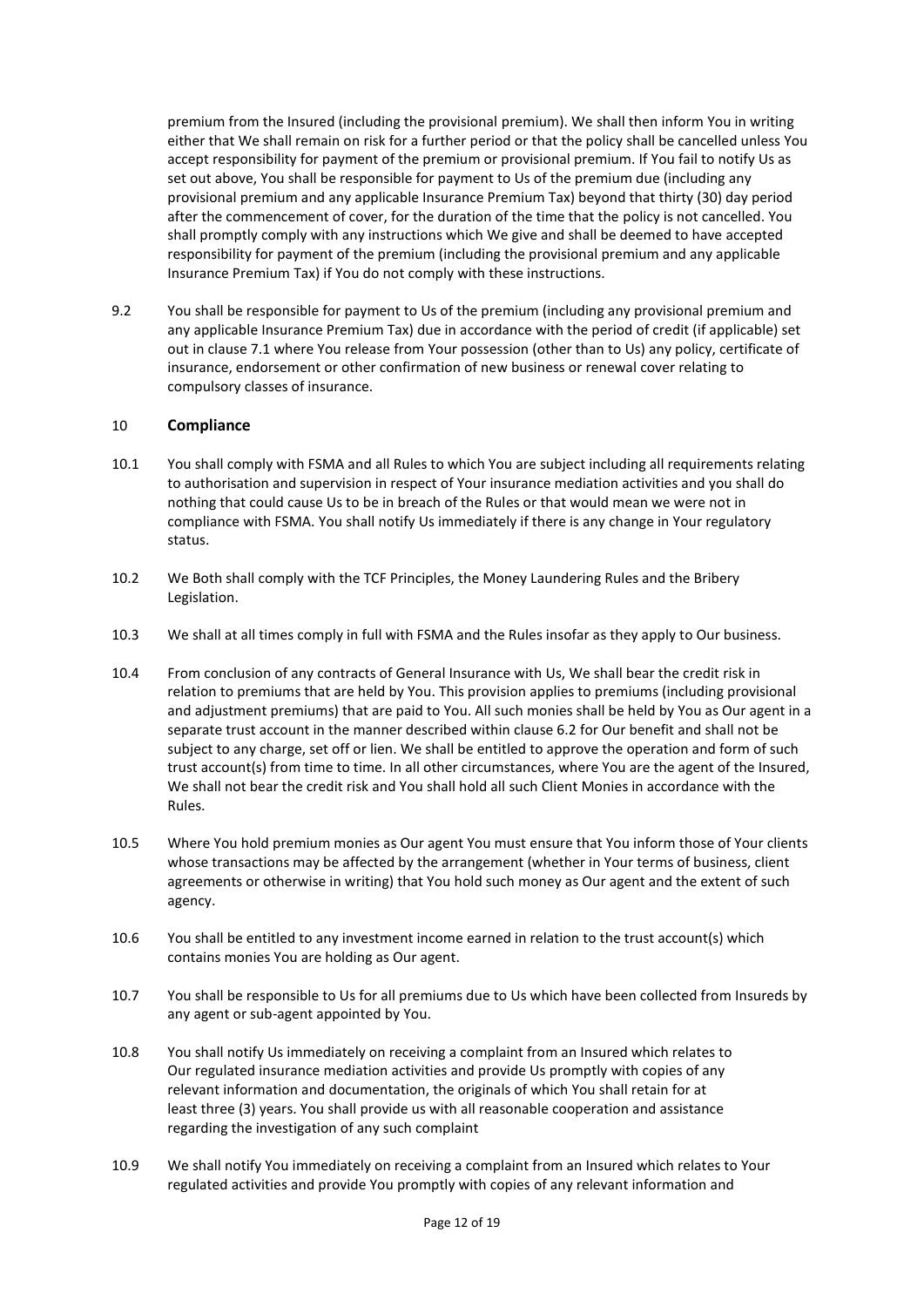documentation, the originals of which We shall retain for at least 3 years, You shall provide us with all reasonable cooperation and assistance regarding the investigation of any such complaint.

- 10.10 Each party, shall at all times, comply with all applicable Data Protection Legislation from time to time.
- 10.11 Each of Us shall ensure that all processing of Customer data under this Agreement is fair and lawful and that all appropriate technical and organisational measures shall be taken against unauthorised or unlawful processing of Customer data and against accidental loss or destruction of or damage to the Customer data.
- 10.12 You accept that Customer data will include Personal Data (and is likely to contain Sensitive Personal Data) (as defined by the Data Protection Legislation). Where you provide such Personal Data to Us or where we are given access to such Personal Data you will:
	- (a) have obtained express written permission from the Customers, that they are willing to share the Personal Data that they share with you, with Us, on terms that are substantially the same as those within our Privacy Statement, which is available on Our website, and which are in accordance with the Data Protection Legislation;
	- (b) not carry out any processing of any Personal Data except in accordance with the Data Protection Legislation;
	- (c) assist Us in complying with Our obligations under the Data Protection Legislation and do nothing which shall put us in breach of such obligations;
	- (d) take any and all measures as may be required to enable You to comply with all of your obligations under the Data Protection Legislation;
	- (e) ensure that any subcontractor that you appoint to whom you will disclose or who will have access to the Personal Data will only have such access or disclosure of the Personal Data in order that they are able to perform their services to You, which must be necessary for the purposes that the Personal Data was provided to You; and,
	- (f) ensure that you and any subcontractor that you appoint will each keep any and all Personal Data secure within both the physical building at which your business(es) are located and by means of the appropriate organizational and technical security measures so as to counter pirates, hackers, viruses and other forms of malicious or otherwise troublesome code. To the extent that you do not fully comply with your obligations under this clause 10.10 you now indemnify us on demand and on a continuing basis against any and all losses, costs (including reasonable legal costs and disbursements), expenses, claims and or damages that we may suffer as a result of such failure.
- 10.13 Each party shall notify the other immediately if they become aware of any actual, threatened or potential breach of security of the Personal Data. You shall, if a breach of security occurs, immediately take all reasonable steps necessary to remedy such breach or protect the Personal Data against any breach or threat and prevent an equivalent breach in the future.
- 10.14 As soon as reasonably practicable You shall provide Us with full details (using such reporting mechanisms as may be specified by Us from time to time) of any actual, potential or threatened breach and the steps taken in respect of such breach;
- 10.15 Upon request, You shall provide a written description of the technical and organisational methods You employ for processing Personal Data
- 10.16 You shall ensure the reliability of Your personnel by vetting staff appropriately who have access to the Personal Data
- 10.17 You shall immediately inform Us of any breach of clause 10.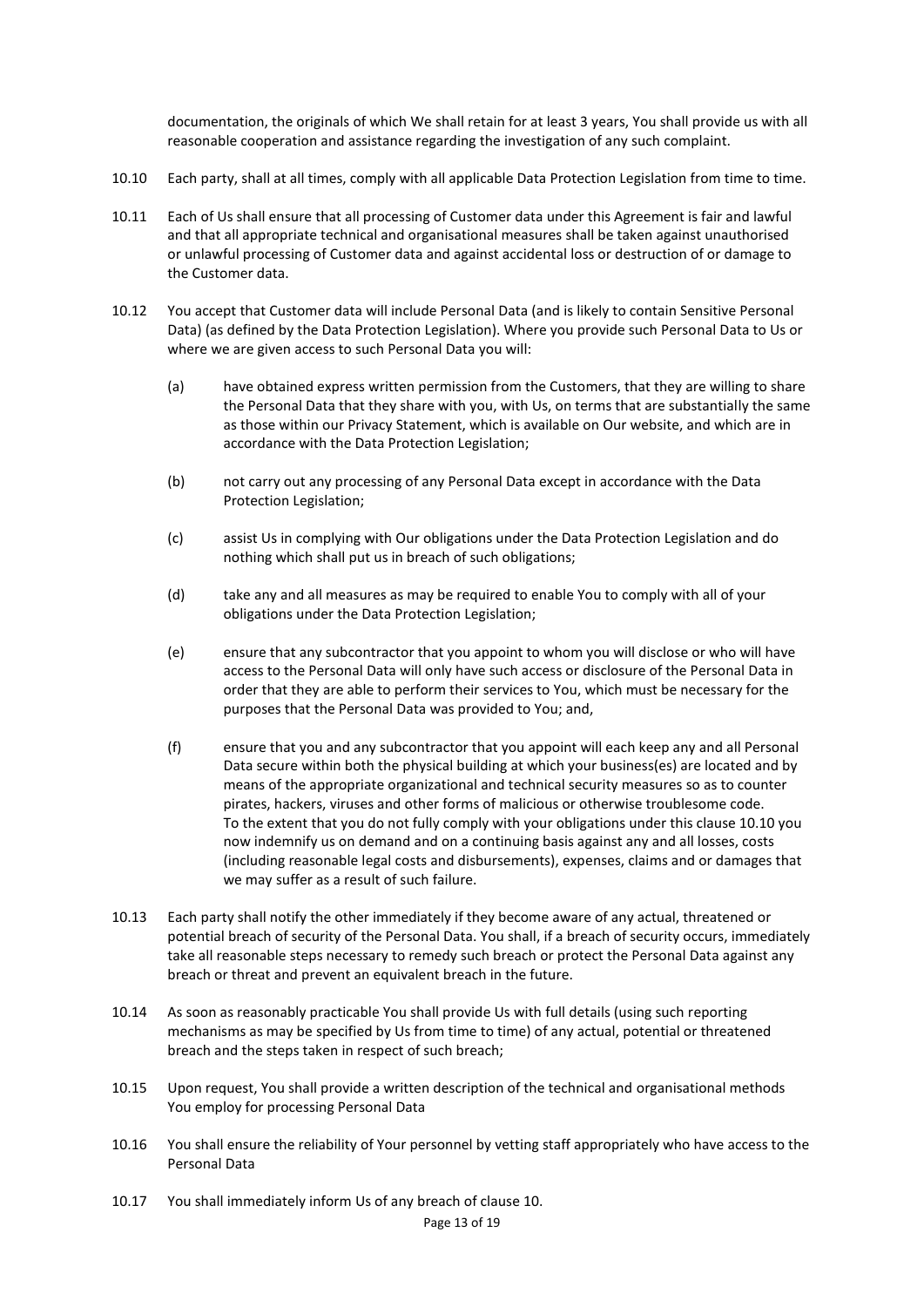- 10.18 Without prejudice to the generality of clause 10.1 to 10.9 inclusive, We each shall comply with all applicable laws, codes of practice, statutory requirements and regulatory requirements and guidance including guidance issued by the Association of British Insurers and any regulatory authority or industry body.
- 10.19 We may carry out an audit of Your compliance procedures and relevant trust accounts in respect of Our General Insurance business and You shall allow Us or Our agents access to Your premises, files and documents in relation to this Agreement on reasonable notice for this purpose.
- 10.20 Subject always to the Rules, nothing in this Agreement overrides Your duty to place the interests of the Insured before all other considerations.
- 10.21 You undertake to notify Us in writing immediately in the following circumstances:
	- (a) variation or cancellation of Your Part IV permission by the FCA;
	- (b) variation or cancellation by the FCA of the Part IV permission of Your agents or sub- agents;
	- (c) initiation of FCA disciplinary or investigative action in relation to You or Your Staff or Your agents or sub-agents;
	- (d) any change in Your Approved Persons or the Approved Persons appointed by Your agents or sub-agents.
- 10.22 You shall be responsible as Principal for all regulatory requirements in relation to Your Appointed Representatives or Your Introducer Appointed Representatives. For the avoidance of doubt, the provisions of this Agreement shall apply in full to Your Appointed Representatives and Your Introducer Appointed Representatives in relation to all matters covered by this Agreement.

#### 11 **Termination**

- 11.1 Any agreement with Us or any part of it may be terminated by either You or Us at any time by mutual agreement.
- 11.2 Either You or We may terminate any agreement or any part of it by giving 30 days written notice to the other.
- 11.3 Either You or We may terminate any agreement or any part of it by notice in writing to the other in the following circumstances:
	- (a) where one party has reasonable grounds for suspecting fraud or dishonesty by the other or by the other's employees, agents or independent contractors;
	- (b) where one party reasonably holds the opinion that, either the regulatory status of the other party has changed, or that administration of the account is being operated by the other, in a manner causing or likely to cause, prejudice to the Insured, Us or You, as the case may be;
	- (c) where the other has failed to remedy a breach of this Agreement (other than payment of monies due to Us) within thirty (30) days of a written request from the party not in breach to do so;
	- (d) where the other has committed an irredeemable breach of this Agreement;
	- (e) where the other has a receiver appointed over the whole or part of its undertaking or assets; enters into a voluntary arrangement under Part 1 of the Insolvency Act 1986 or otherwise makes any composition with creditors; if a petition for a winding up or an administration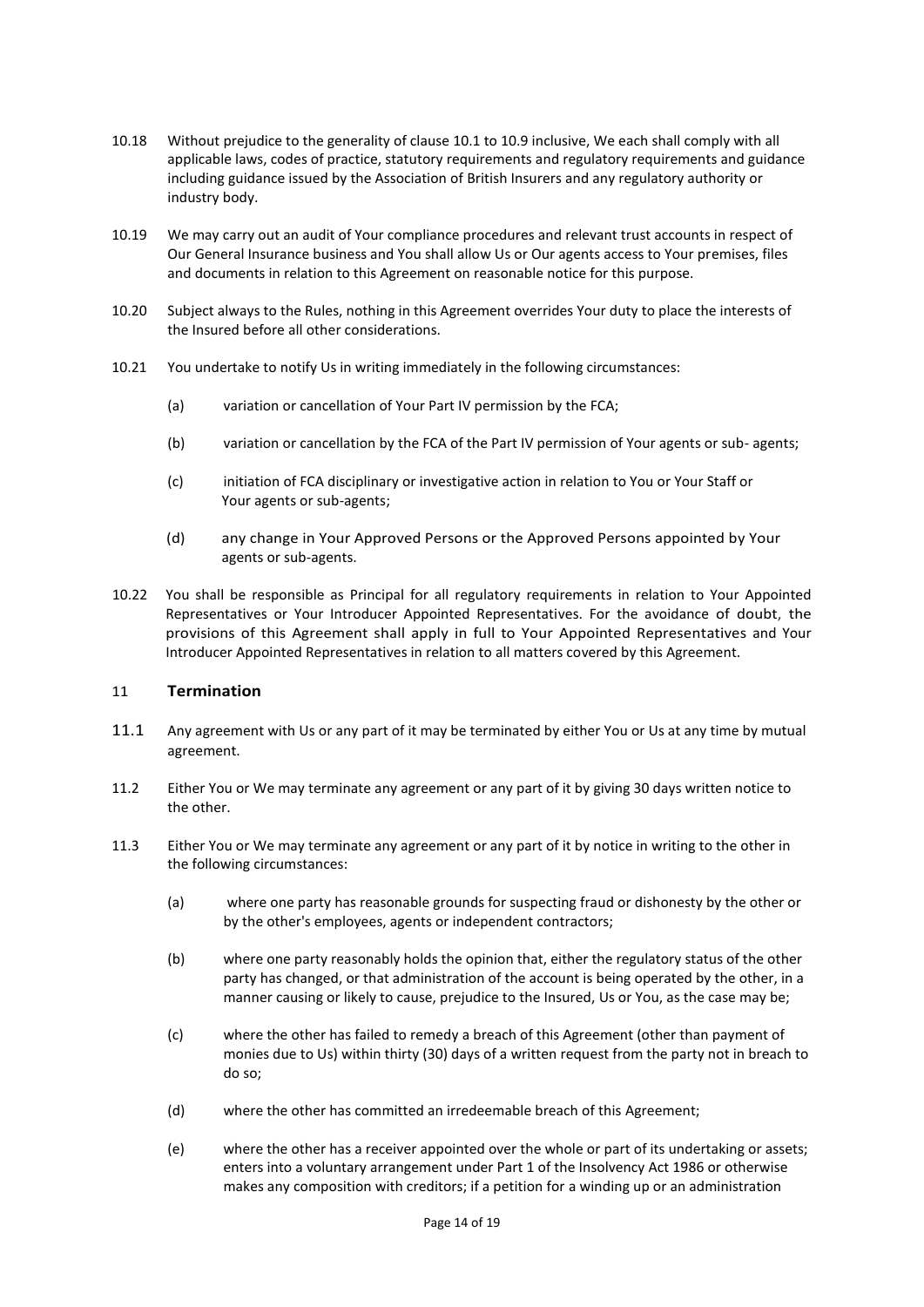order is presented against it or either of these orders is made against it; if a petition for a bankruptcy order is presented against it or if such an order is made in respect of it; if it is unable to pay its debts in accordance with Insolvency Act 1986 S123; on dissolution of partnership;

- (f) where a notifiable circumstance specified in clause 10.13(a)-(d) above occurs;
- (g) where You are an Appointed Representative and We terminate any Appointed Representative agreement that We have with You.

Any such termination shall have immediate effect and where appropriate, suitable arrangements for the direct servicing of Our Insureds will be made by Us in our sole discretion.

- 11.4 We may terminate any agreement or any part of it by notice in writing with immediate effect if You have failed to pay any monies due to Us under the aforementioned agreement despite a written reminder from Us specifying a date by which monies must be received by Us, and by which date payment has not been made.
- 11.5 This agreement will terminate automatically and with immediate effect if Your Part IV permission is cancelled by the FCA.
- 11.6 This agreement will terminate automatically and with immediate effect in the event of Your death where You are also a sole trader.

#### 12 **Suspension**

- 12.1 We may by giving notice in writing suspend You immediately from acting pursuant to this Agreement in the event that:
	- (a) one of the circumstances set out in clause 11.3 occurs;
	- (b) Your Part IV permission is varied by the FCA; or,
	- (c) We become aware, by notification or otherwise, of any of the events specified in this clause 12.1.
- 12.2 During any period of suspension You and Your Staff shall only conduct General Insurance business in accordance with Our directions and shall not arrange, renew or terminate any General Insurance without Our knowledge and written approval. You and Your Staff shall not contact or communicate with any Insured or prospective Insured and shall only perform such acts and execute such documents as We reasonably will require in the interests of the Insured. For the avoidance of doubt, We may require You to pass Gross Premium to Us during any period of suspension.
- 12.3 If Your Part IV permission is varied or cancelled by the FCA You shall immediately cease to receive commission in respect of Your entire General Insurance business or specific products, as appropriate. Any commissions which relate to transactions arranged prior to the suspension will be withheld by Us.
- 12.4 Suspension in accordance with this Agreement shall not prejudice Our ability to terminate this Agreement as detailed under clause 11 of this Agreement.

#### 13 **Consequences of Termination**

- 13.1 Following suspension or termination of any agreement with You, We shall not accept any new business proposed by You and shall not issue renewal invitations to You in respect of that agreement.
- 13.2 Following termination of any agreement with You in circumstances set out in clause 11.1 and 11.2 above, We shall co-operate with You during the period of 12 months from the date of termination in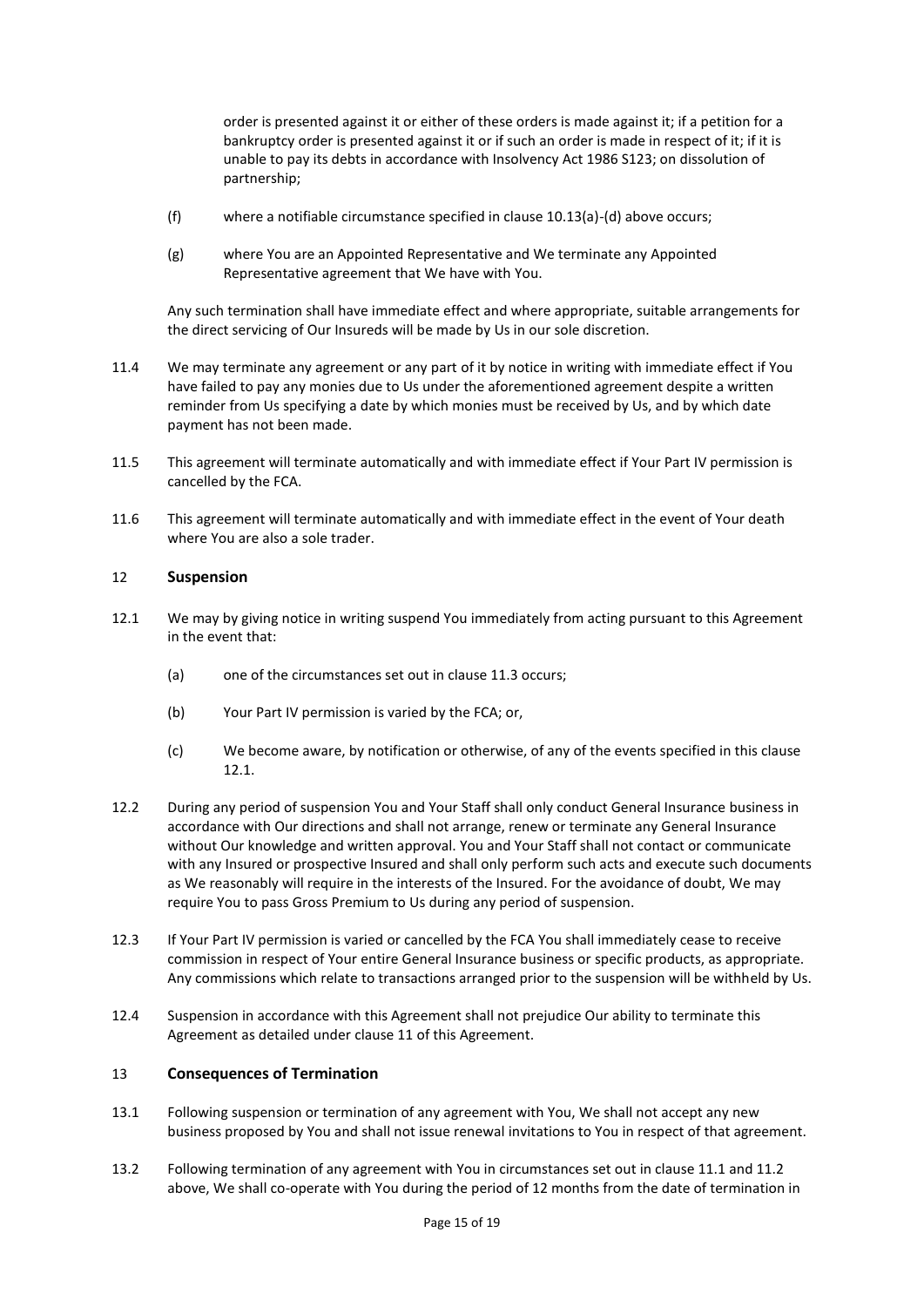providing information necessary for You to place business elsewhere. We shall advise You of the procedure for administering current business in writing at the time of termination.

- 13.3 On termination of any agreement with You We shall prepare a statement of account as between You and Us. Subject to clause 9, settlement of this account shall be made by either party paying the balance due as shown in the statement of account to the other party immediately. You shall also pay to Us immediately all known premiums not included in the statement of account.
- 13.4 If termination is in respect of only some, rather than all, arrangements under any agreement with You, this Agreement shall continue to apply to all such arrangements not terminated.
- 13.5 On termination of any agreement with You in order to protect the interests of Our Insureds You shall provide Us with all relevant details to allow Us to contact Our Insureds within the period of notice or within 2 working days in the case of variation or cancellation of Your Part IV permission by the FCA.

#### 14 **Information**

- 14.1 You shall notify Us within thirty (30) days in writing or as otherwise agreed of any change in Your owners, directors, partners, controllers or compliance officers, including all changes in Your name or trading name, and we shall have the right to immediately terminate this agreement if at our sole discretion.
- 14.2 You shall immediately notify Us in writing or as otherwise agreed of any circumstances in which termination takes place under similar agreements with other Insurers as set out in clause 11.3 above as soon as You become aware of them.
- 14.3 You shall notify Us in writing or as otherwise agreed immediately:
	- (a) of any changes to Your FCA Part IV permission or any changes to Your affiliation to, membership of, or status within, any organisation whose purpose is the regulation of all or any elements of General Insurance business; or
	- (b) if any of Your owners, directors, partners or controllers is or becomes the subject of any disciplinary proceedings or FCA investigation from time to time; or
	- (c) if there is any change to Your regulatory status.
- 14.4 You shall notify Us as soon as possible if one of the events set out in clause 11.3 occurs.

#### 15 **Our Property**

- 15.1 All Our books, documents, computer hardware and software and anything else belonging to Us and in Your possession shall be available at all reasonable times to Us for inspection.
- 15.2 On termination of any agreement with Us (however arising) all Our property in respect of that agreement shall be delivered to Us by You immediately.

#### 16 **No Waiver**

No waiver by Us of any breach by You of any terms of this Agreement shall be construed as a waiver of any subsequent breach.

#### 17 **Jurisdiction**

This Agreement shall be construed according to English law and any disputes arising in respect of them shall be determined in English courts unless We Both agree otherwise.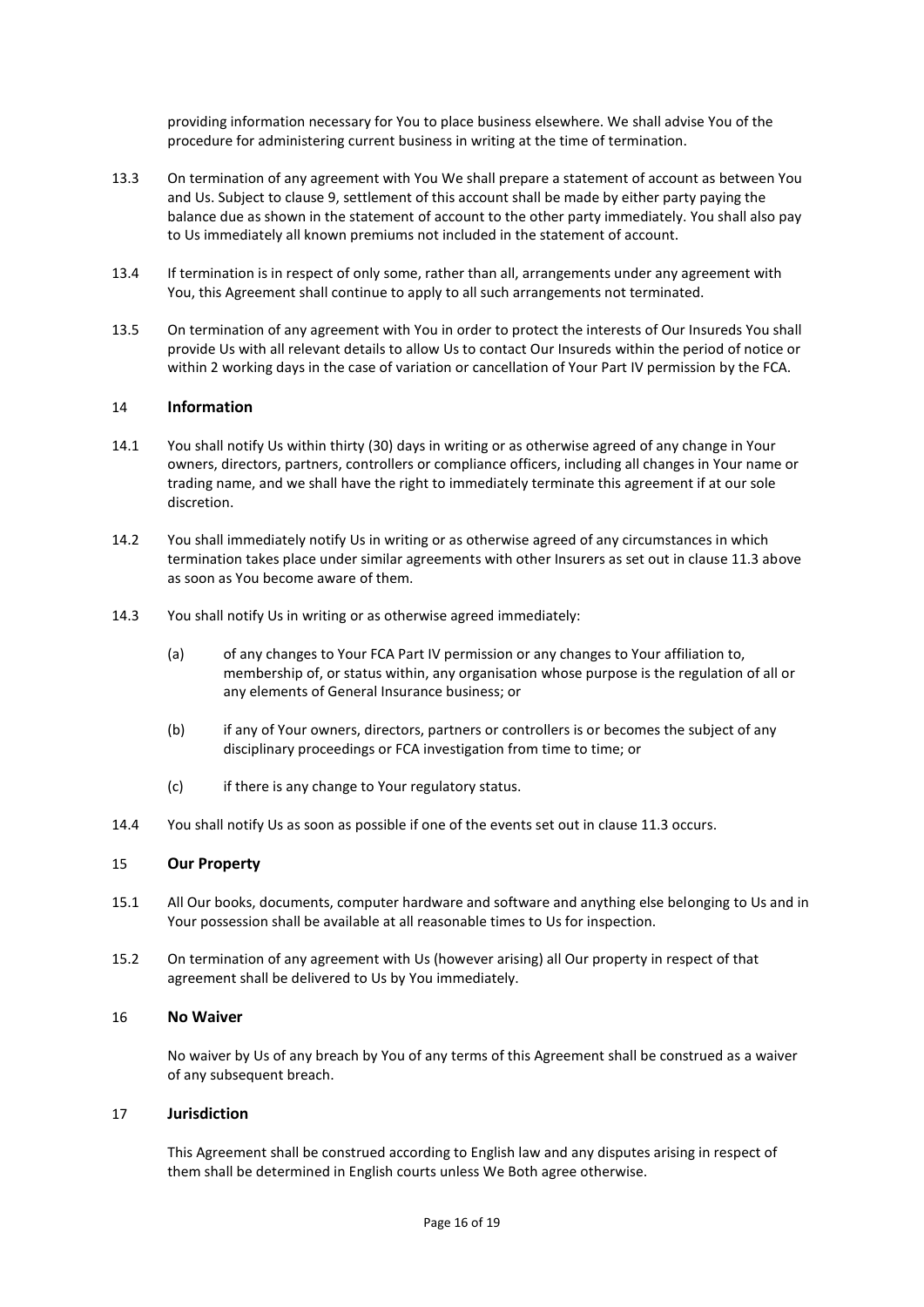#### 18 **Notices**

Any notice to be given by either You or Us under any agreement between Us or any arrangement under it shall be sent either by recorded delivery to the last known address of the other party, or by facsimile or by hand delivery and shall be deemed served; in the case of recorded delivery within 72 hours of posting; in the case of facsimile, on confirmation of successful transmission to the last known facsimile number of the receiving party and in the case of hand delivery, on delivery to the last known address of the receiving party.

#### 19 **Assignment**

This agreement shall be assignable only with Our prior written consent. Nothing herein contained shall be deemed to restrict Our entitlement in any case to require a proposed assignee to enter into an agreement directly with Us.

#### 20 **Indemnity**

- 20.1 You shall indemnify Us for any claim demand expense or loss for which We are liable or for which We deem it necessary to accept liability which arises as a result of a breach of contract or a negligent or intentional act by You or any third party with whom you have a contractual relationship.
- 20.2 In the event that You or any third party with whom you have a contractual relationship purport to bind Us to effect a risk outside the terms of authority of any agreement with Us and We decide in Our absolute discretion to ratify the effect of such risk and payor otherwise deal with any claim arising thereunder (notwithstanding Your lack of authority to so bind Us and the fact that We may not be contractually liable) You shall indemnify and keep Us indemnified on an ongoing basis in the manner aforesaid.
- 20.3 Where You are a partnership each partner shall be jointly and severally liable to Us for the indemnities set out in clause 20.1 and 20.2.
- 20.4 Conditions 20.1,20.2 and 20.3 shall survive the termination of any agreement with Us until You (and all of Your partners where you are a partnership) are released from this obligation by Us.

#### 21 **Status**

Nothing in this Agreement shall create a partnership or joint venture between You and Us.

#### 22 **Severability**

If any provision of this Agreement shall be found by any court or administrative body of competent jurisdiction to be invalid or unenforceable the invalidity or unenforceability of such provision shall not affect the other provisions of this Agreement and all provisions not affected by such invalidity or unenforceability shall remain in full force and effect. We Both agree to attempt to substitute for any invalid or unenforceable provision a valid or enforceable provision which achieves to the greatest extent possible the economic, legal and commercial objectives of the invalid or unenforceable provision.

#### 23 **Force Majeure**

23.1 Neither You nor Us shall be liable for any breach of either of our respective obligations (not including non-payment by You of any sums owed to Us under this Agreement), acts or omissions hereunder resulting from causes beyond either of our reasonable control, including (but not limited to) the following sorts of cause: fires, insurrection, riots, embargoes, third-party delays in transportation, the requirements or regulations of any civil or military authority but not including strikes or other forms of industrial action (other than by Your employees) (an "Event of Force Majeure"). If an Event of Force Majeure occurs, the party whose obligations are suspended by virtue of the Event of Force Majeure shall use all reasonable endeavours to mitigate the effect of such circumstances and carry out such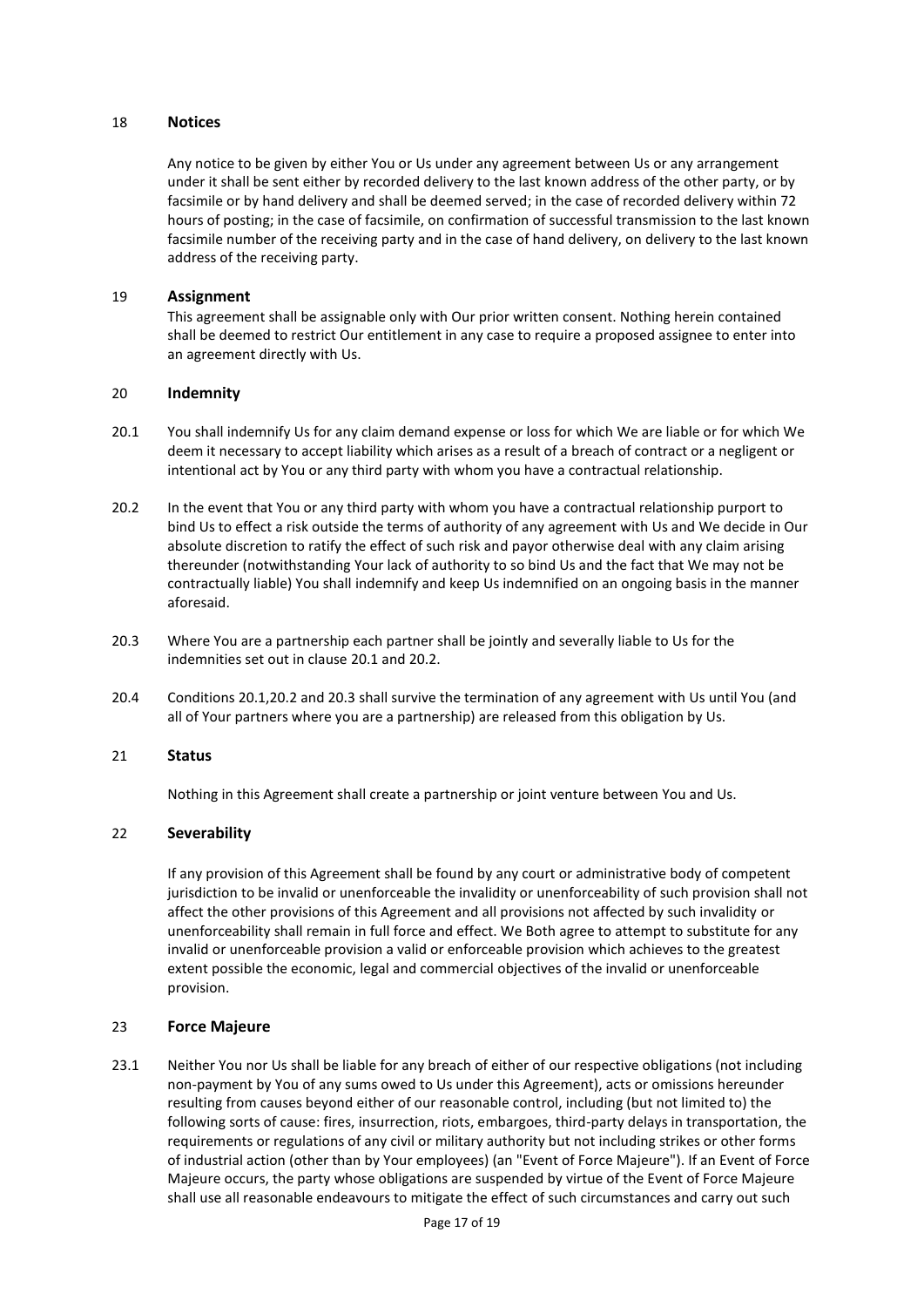obligations or duties hereunder in such other way as may be reasonably practicable in all the circumstances.

- 23.2 We Both agree to give notice to the other as soon as is reasonably practicable after becoming aware of an Event of Force Majeure, such notice to contain details of the circumstances giving rise to the Event of Force Majeure.
- 23.3 In the event of You or Us receiving notice from the other pursuant to clause 23.2, We Both shall within fourteen (14) days of the notice jointly determine what measures, if any, can be put in place to prevent the occurrence (where possible) or mitigate the effect of the Event of Force Majeure.
- 23.4 If a default due to an Event of Force Majeure shall continue for more than 4 weeks after expiry of the fourteen (14) day period provided for in Clause 23.3, the party not in default shall be entitled to terminate any agreement between Us by giving written notice to the other. Neither You nor Us shall have any liability to the other in respect of the termination of any agreement between Us as a result of an Event of Force Majeure, but rights and liabilities which have accrued prior to termination shall subsist.

#### 24 **Rights of Third Parties**

A Person who is not a party to this Agreement has no right under the Contracts (Rights of Third Parties) Act 1999 to enforce any terms of this Agreement but this does not affect any right or remedy of a third party which exists or is available apart from that Act.

#### 25 **Broker/Client Relationship**

- 25.1 Insofar as the Insured has chosen to appoint You to advise upon and arrange his insurance, the Insured remains Your client. We undertake not directly and knowingly to solicit such insurance business away from You during the currency of this Agreement and for a period of five (5) years following termination of the same, except in the circumstances detailed in clause 25.2 below. Furthermore, We should not, without Your prior written consent, make use, or pass to any third party, any information supplied by You or Your client, for the purpose of knowingly soliciting insurance business away from You.
- 25.2 Notwithstanding clause 25.1, We shall be entitled to deal directly with the Insured and may make suitable arrangements and take whatever action is necessary in the interests of the Insured in the following circumstances:
	- (a) where We have reasonable grounds for suspecting fraud, dishonesty or a deliberate lack of transparency by You, by Your employees, agents or independent contractors;
	- (b) where there are or have been civil or criminal charges against you, Your employees, agents or independent contractors which We reasonably believe to be material to the operation of Our account with You;
	- (c) where We reasonably hold the opinion that, either Your regulatory status has changed, or that administration of the account is being operated by You in a manner causing or likely to cause prejudice to the Insured;
	- (d) where you have failed to remedy a breach of any agreement with Us within thirty (30) days of Our written notice to You requiring remedy of that breach;
	- (e) where You have a receiver appointed over the whole or part of Your undertaking or assets; enter into a voluntary arrangement under Part 1 of the Insolvency Act 1986; or otherwise make any composition with creditors; if a petition for a winding up or an administration order is presented against You or either of these orders is made against You; if a petition for a bankruptcy order is presented against You or if such an order is made in respect of You; if